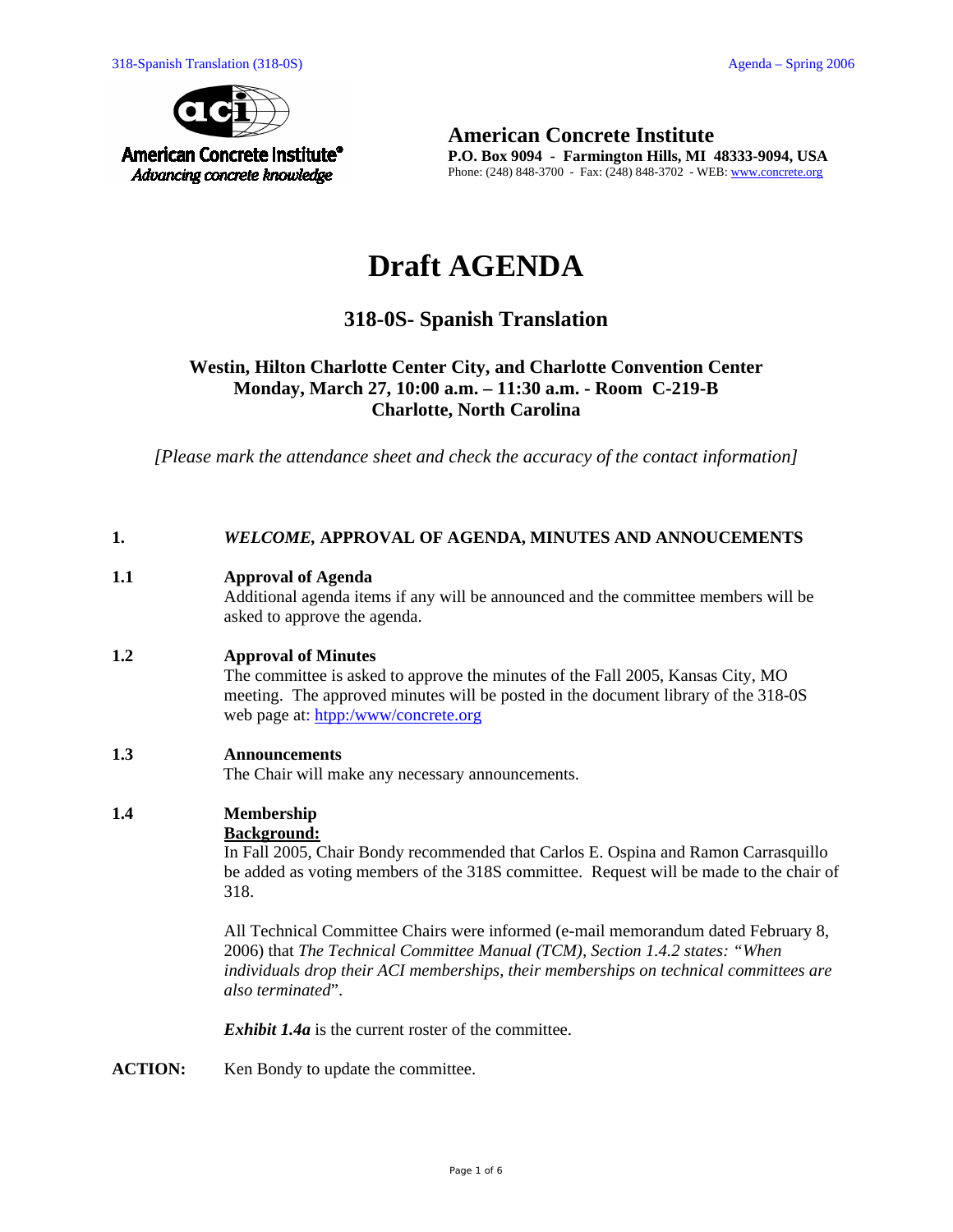# **2. STATUS OF SPANISH LANGUAGE TRANSLATION OF 318-05 AND GLOSSARY**

#### **Background:**

In Fall 2004, it was agreed that changes for 318-05 will be translated into Spanish and incorporated. The final draft of 318S-05 will be balloted by both the Editorial Subcommittee and the entire Task Group.

In early spring 2005, the changes to 318-02 were translated and incorporated into the final version of 318S-05. This document was reviewed by the Editorial Committee, then letter-balloted (no-protest) and approved by the full Task Group with minor editorial changes. The document was then coordinated with 318M-05 in compliance with metrication guide for 318. On 3/14/05, the final draft of 318 S-05 was submitted to ACI HQ. ACI 318-05 was published in July 2005.

In Spring 2005, it was agreed that complimentary copies of ACI 318S-05 will be given to the participants of the Third International Workshop-Structural Concrete in the Americas, November 04-05, 2005, Kansas City, MO.

In Fall 2005, the following objectives were set forth as work tasks for the committee:

- 1. ACI 318S to request publication of English/Spanish Glossary as a stand alone document. This could include the conversions Table of the equations in "inch-lbs" units and metric units.
- 2. The committee will continue to update the English/Spanish Glossary of ACI 318S-05 and include cross-referencing of terms used in various countries of South America.
- 3. ACI 318S is to maintain ACI 318S-05 and translations of future editions of ACI 318.
- 4. ACI 318S will collect the exceptions/amendments of various South American countries to the ACI 318S-05 and coordinate with ACI 318L for technical assessment and further processing of these exceptions/amendments.
- 5. ACI 318S to request permission of ACI 318 and TAC to initiate work on translation of ACI 301-05. *(Jim Wight to contact TAC for approval to allow 318S to translate ACI 301-05 into ACI 301S-05).*
- **ACTION:** Chair Bondy to update the committee on the progress of the 318-0S status.

# **2.1 DISSEMINATION OF ACI 318S-05 Background:**

In Spring 2005, the committee discussed various ways of dissemination of ACI 318S-05. This included:

#### **2.1.1 Seminars in South American countries**  In Fall 2005, an approach was discussed to organize seminars in 5 South American countries, who have or will be signing the MOU for production of AI 318S-05 in South America. The details for this proposal are to be developed by José (Pepe) Izquierdo.

**ACTION**: José (Pepe) Izquierdo to lead discussion outlining the details of the seminars to be organized for the five South American countries.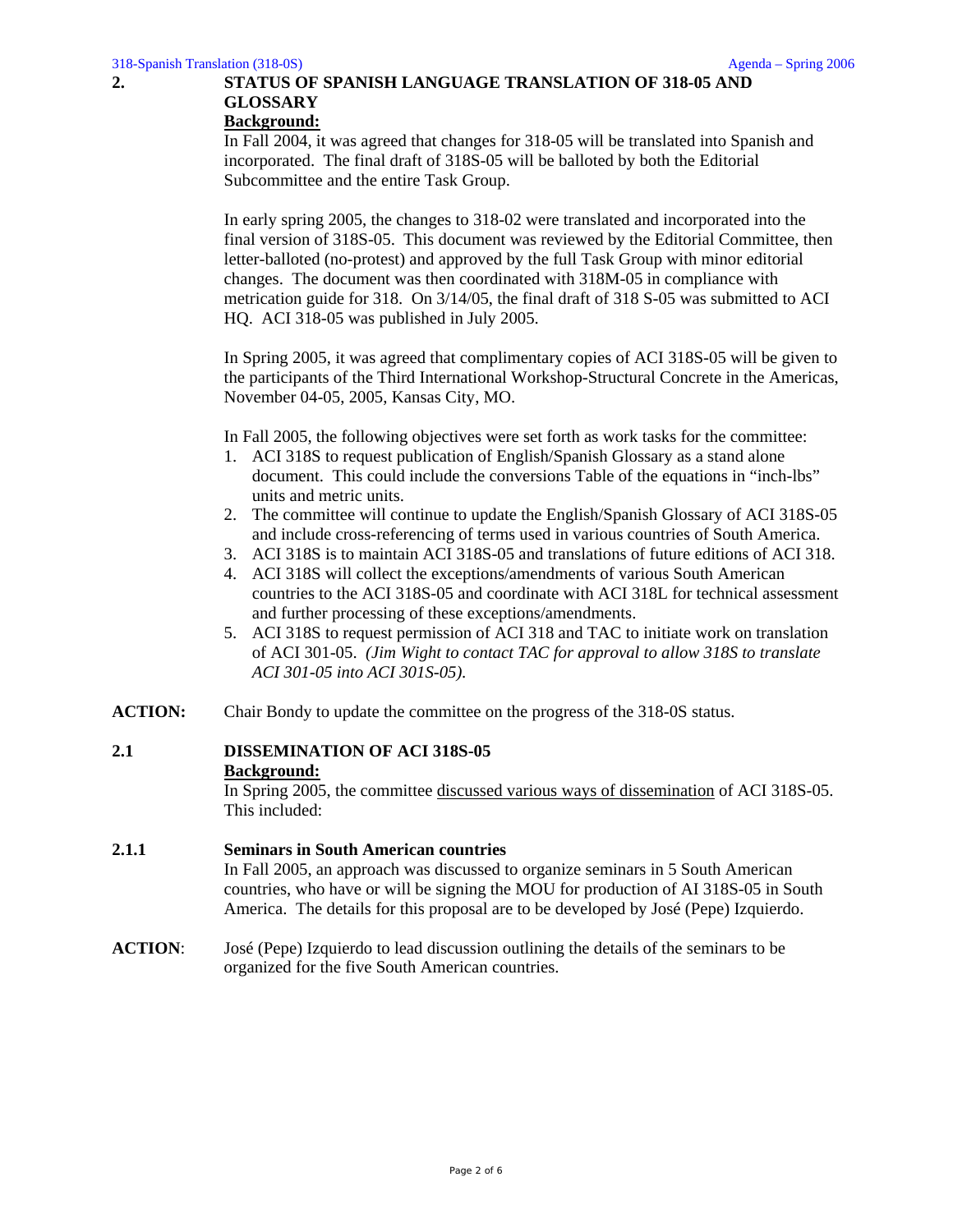#### **2.1.2 Making ACI 318S-05 available to the code writing bodies in South America Background:**

In Fall 2005**,** Shuaib Ahmad agreed to send complimentary copies of ACI 318S-05 to the code writing bodies in South America.

# **ACTION**: Shuaib Ahmad to update the committee.

*[In February 2006, Complimentary copies of ACI318S-05 were sent to the standards development Organizations of the five South American countries].* 

# **2.1.3 Individual agreements with in South American countries for printing and sales in South America?**

# **Background:**

In Fall 2005, Shuaib Ahmad reported that as of 10/1/05, five Associations were identified for signing a Memorandum of Understanding (MOU) for production and sale of ACI 318S-05 in South America. These are identified in a Table 2.1.3. ACI has signed an MOU with IMCYC (Mexico) and ACI Peru Chapter (Peru).

| No.            | <b>Association</b>                                                    | Country    | <b>Contact</b>    |                     |
|----------------|-----------------------------------------------------------------------|------------|-------------------|---------------------|
|                |                                                                       |            | <b>First Name</b> | <b>Last Name</b>    |
| 1              | Instituto del Cemento y del<br>Hormigón de Chile (ICH)                | Chile      | Juan Pablo        | Covarrubias         |
| $\overline{2}$ | Seccional Colombiana del Instituto<br>Amenicnoof Colombia-ACI Chapter | Colombia   | Jorge             | Segura              |
| 3              | <b>ACI</b> Costa Rica Chapter                                         | Costa Rica | Guillermo         | Santana             |
| $\overline{4}$ | Instituto Mexicano del cemento y del<br>Concrete (IMCYC)              | Mexico     | Jorge             | Sánchez<br>Laparade |
| 5              | <b>ACI</b> Peru Chapter                                               | Peru       | Enrique           | Pasquel             |

# **Table 2.1.3**

**ACTION:** For information only and no action required.

**2.1.4 Enhancing the English/Spanish glossary that will include using the existing glossary to develop a more comprehensive glossary of terms used in concrete technology. Background:** 

In Fall 2005**,** Chair Bondy agreed to continue updating the English/Spanish Glossary to include cross-referencing of terms used in various countries of South America.

**ACTION:** Chair Bondy to update the committee.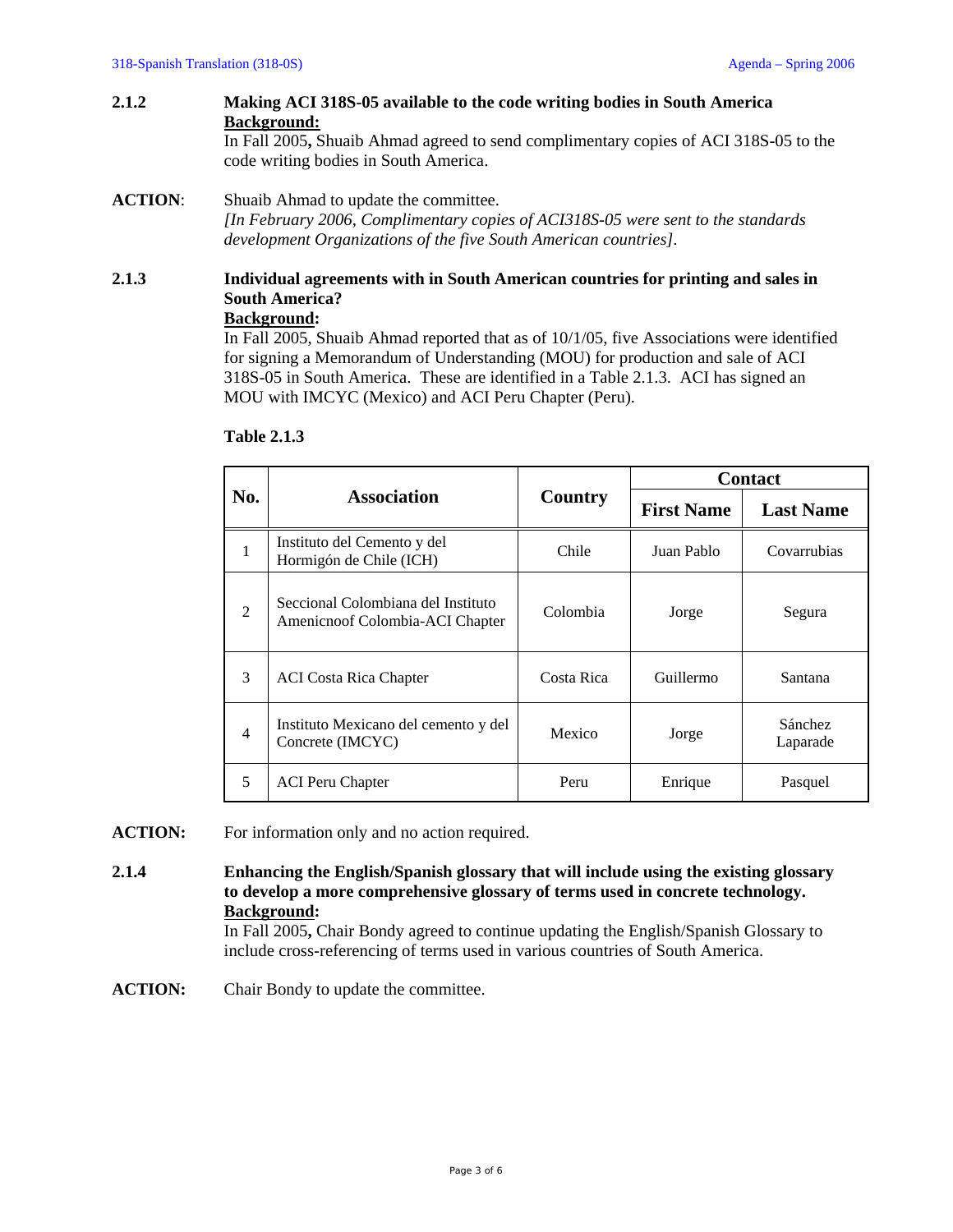- **2.1.5 Requesting countries in South America to provide suggested terms commonly used in their respective countries. Background:**  In Fall 2005**,** Chair Bondy agreed to request countries in South America to provide terms to update the English/Spanish Glossary to include cross-referencing of terms used in
- **ACTION:** Chair Bondy to update the committee.

various countries of South America.

# **2.2 Exceptions to ACI 318S-05 in various countries of South America Background:**

In Fall 2005, in consultation with Chair of 318L (Santana), Chair Bondy agreed to develop a procedure for collection of exceptions and amendments for each country to ACI 318S-05. This would include a procedure for feeding back the exceptions and amendments for each country back to the ACI 318 for consideration and the coordination of the information. The committee agreed that the coordination and technical assessment of exceptions and amendments for each country to ACI 318S-05 could be handled by 318L.

**ACTION:** Chair Bondy to update the committee.

#### **2.3 New work items that cover Maintenance of ACI 318S and Spanish Translation of documents that support ACI 318. Background:**

In Fall 2005**,** the committee expressed its willingness to undertake the task of translation of ACI consensus documents that are referenced in ACI 318S-05.

**ACTION**: Chair Bondy to lead discussion.

# **2.4 Task group to be established to identify the first set of documents to be translated. Background:**

In Fall 2005, chair agreed to establish a Task group for identifying the first set of ACI consensus documents referenced in ACI 318 S-05. A formal request was made to Secretary Basil Rabbat to seek permission of ACI 318 to initiate work on Spanish translation of ACI 301, since this committee is a subcommittee of ACI 318.

Luis Garcia agreed to provide copy of the Spanish translation of ACI 301-02 which then can be updated for the ACI 301-05 edition.

**ACTION**: Luis Garcia to update the committee.

#### **3. Other Business:**

- **1.** Metrication guide (developed for metrication of ACI 318-05 to ACI 318M-05 and ACI 318S-05) to be made available to the members of the committee. *[Direct link emailed to committee members February 2006]*.
- **2.** Individual one page summaries of the technical presentations included in the Workshop Booklet of the First International Workshop-Structural Concrete in the Americas to be made available to the members of the Committee. *[Direct link emailed to committee member February 2006].*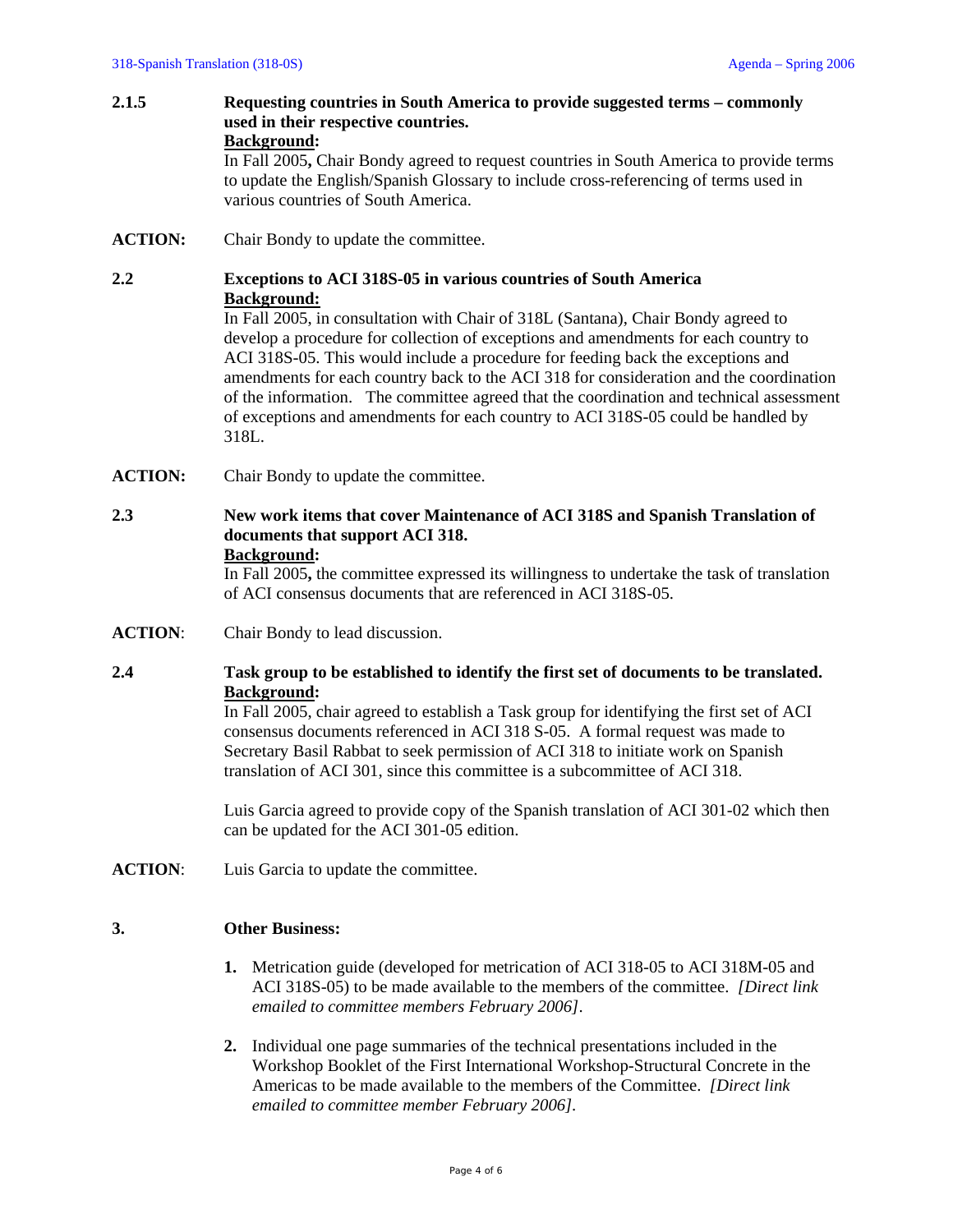- **3.** Vilas Mujumdar (Chair of International Publications Subcommittee) asked if the committee would be interested in developing a Spanish translation of ACI 530-05. The committee discussed the issue and agreed that this would be outside the committee's scope.
- **4.** The committee was informed that ASTM is planning to translate selected ASTM documents into Spanish. 318S agreed to offer assistance if requested by ASTM. It was agreed (motion by Bondy, second by Carrasquillo, approved unanimously) that Chair Bondy would email a request to Shuaib Ahmad asking him to contact ASTM and inform them of this offer, and to request a list of additional English terms that ASTM would like to have translated by 318S.

#### **4. NEXT MEETING**

The next meeting is scheduled for Monday, November 6th, 2007, Adams Mark – Denver Hotel, Denver, CO.

# **5. ADJOURNMENT**

#### Enclosures: *Exhibit 1.4a* Roster of 318-0S

SHA/Jej - February 7, 2006

G:\Engineering\318\318-S\318-S-agendas\2006 Spring - NC\Draft Agenda-w-Ex-318-0S-NC-Spring 2006.doc